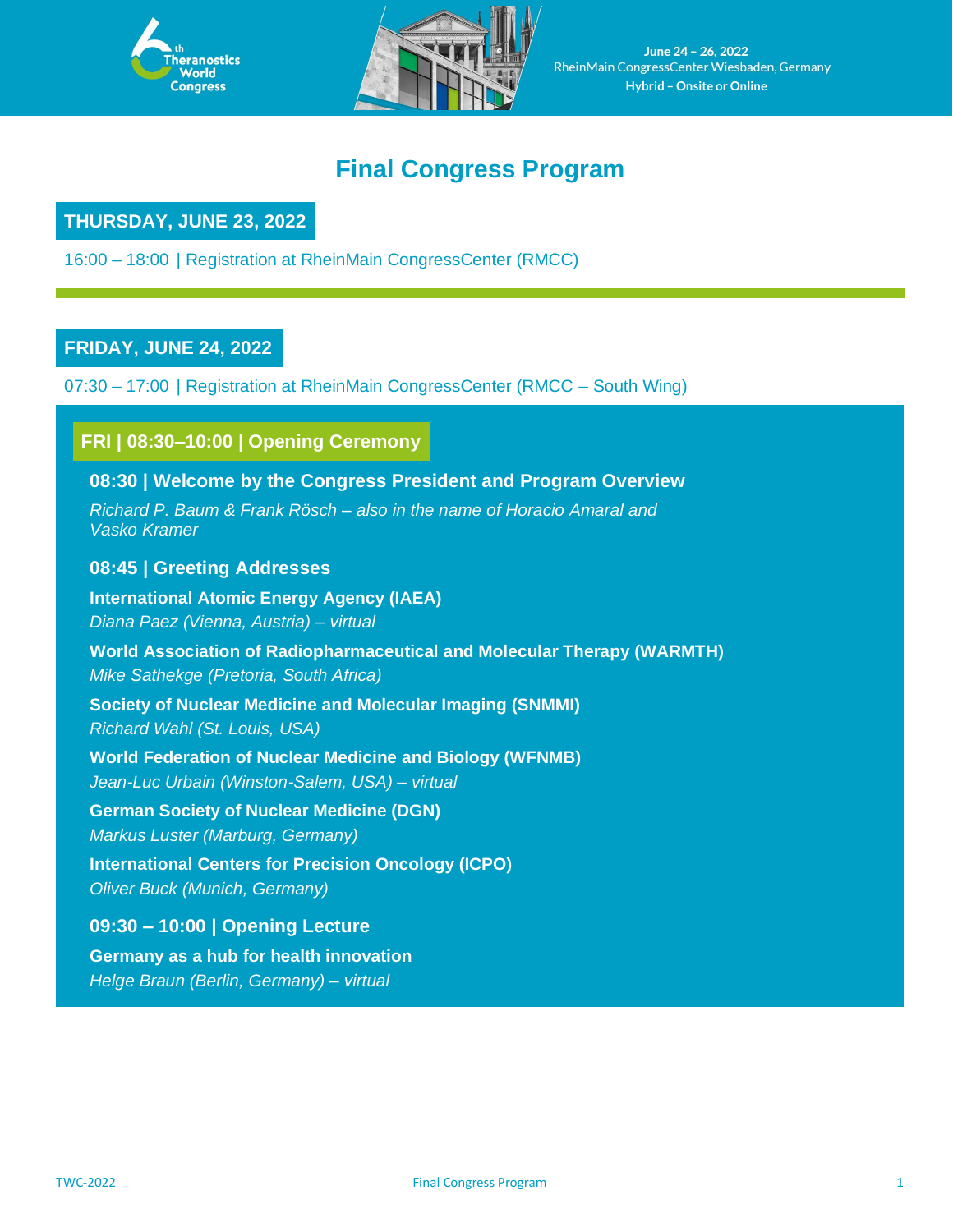



# **FRI | 10:00 – 12:00 | Session I – Radioisotope Production / Logistics**

#### **Chairpersons**

*Frank Rösch (Mainz, Germany), Horacio Amaral & Vasko Kramer (Santiago, Chile)*

Ulli Köster (Grenoble, France) – virtual *NOVEL RADIONUCLIDES FOR THERANOSTICS AND PRISMAP – THE EUROPEAN MEDICAL RADIONUCLIDES PROGRAMME*

Jean-Francois Gestin (Nantes, France) *ASTATIN-211* **–** *DEDICATED EUROPEAN NETWORK*

Nicholas P. van der Meulen (Villigen, Switzerland) *THE PRODUCTION OF TERBIUM ISOTOPES AND TATTOOS*

Andreas Türler (Bern, Switzerland) *PHOTONUCLEAR REACTIONS: THE FUTURE OF LARGE SCALE THERANOSTIC RADIONUCLIDE PRODUCTION*

Roy Larsen (Oslo, Norway) *– virtual PB-212 GENERATOR AND RADIUM-224 SUPPLY* 

Sebastian Marx (Munich, Germany) *LUTETIUM-177: PRODUCTION, SUPPLY AND LOGISTICS – A GLOBAL PERSPECTIVE*

Richard Zimmermann (Lalaye, France) *RADIOISOTOPES – INDUSTRIAL PERSPECTIVE FOR THE NEXT TEN YEARS*

### **FRI | 12:00 – 13.15 | LUNCH BREAK. VISIT OF EXHIBITION. E-POSTER VIEWING**

**FRI | 13:15 – 15:15 | Session II – Radiochemistry, Ligands, Novel Targets and Chelators**

### **Chairpersons**

*Nicholas P. van der Meulen (Villigen, Switzerland), Patrick Riss (Mainz, Germany), Michael Schultz (Iowa City, USA)*

Klaus Kopka (Dresden, Germany) *CAN WE OFFER THE RIGHT BASIC RADIOPHARMACEUTICAL RESEARCH TOOL BOX FOR NEXT GENERATION CLINICAL THERANOSTICS?*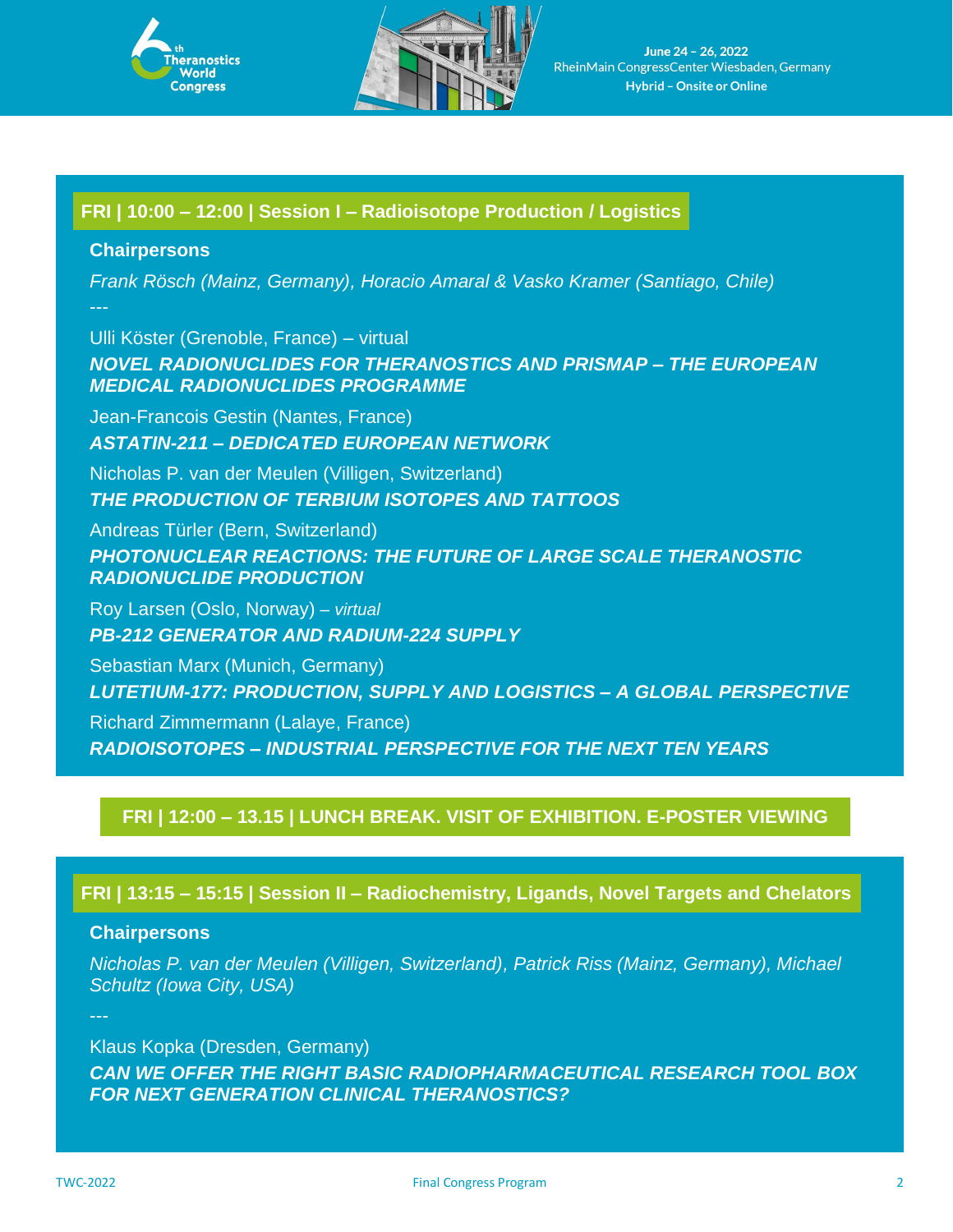



# Matthias Herth (Copenhagen, Denmark) *PRETARGETED THERANOSTICS – FROM FLUORINE-18 TO ASTATINE-211*

Cristina Müller (Villigen, Switzerland) *PRECLINICAL & CLINICAL EVALUATION OF RADIOPHARMACEUTICALS LABELED WITH TERBIUM-161*

Xiaoyuan Chen (Singapore) – virtual *EVANS BLUE BASED THERANOSTICS*

Vasko Kramer (Santiago de Chile, Chile) *ADOPTION OF ALBUMIN-BINDING LU-177 PSMA LIGANDS* **–** *WHAT HAVE WE LEARNED SO FAR?*

Lukas Greifenstein (Wiesbaden, Germany) *SQUARIC ACID – A VERSATILE PLATFORM FOR RADIOPHARMACEUTICAL CHEMISTRY*

Theodosia Maina-Nock (Athens, Greece) *NEW SSTR2-ANTAGONISTS FOR APPLICATION IN NEUROENDOCRINE TUMOR THERANOSTICS*

# **FRI | 15:15 – 15:45 | COFFEE BREAK. E-POSTER VIEWING. VISIT OF EXHIBITION**

### **FRI | 15:45 – 17:45 | Session III – Neuroendocrine Tumors**

#### **Chairpersons**

*Helmut Mäcke (Freiburg, Germany), Irene Virgolini (Innsbruck, Austria), Giovanni Paganelli (Meldola, Italy)*

Lisa Bodei (New York, USA) – virtual

**GENOMIC SIGNATURES IN BLOOD FOR PREDICTION OF PRRT EFFICACY AND** *TOXICITY: AN UPDATE*

Andrea Frilling (London, UK)

*SURGERY EMBEDDED IN THERANOSTICS - A PROMISING APPROACH FOR TREATMENT OF NEUROENDOCRINE TUMORS*

Ebrahim Delpassand (Houston, USA)

*PB-212 DOTAMTATE TARGETED ALPHATHERAPY (TAT) IN TREATMENT OF SSTR EXPRESSING NEUROENDOCRINE CANCERS. A BREAKTHROUGH THERAPY.*

Michael Schultz (Iowa City, USA)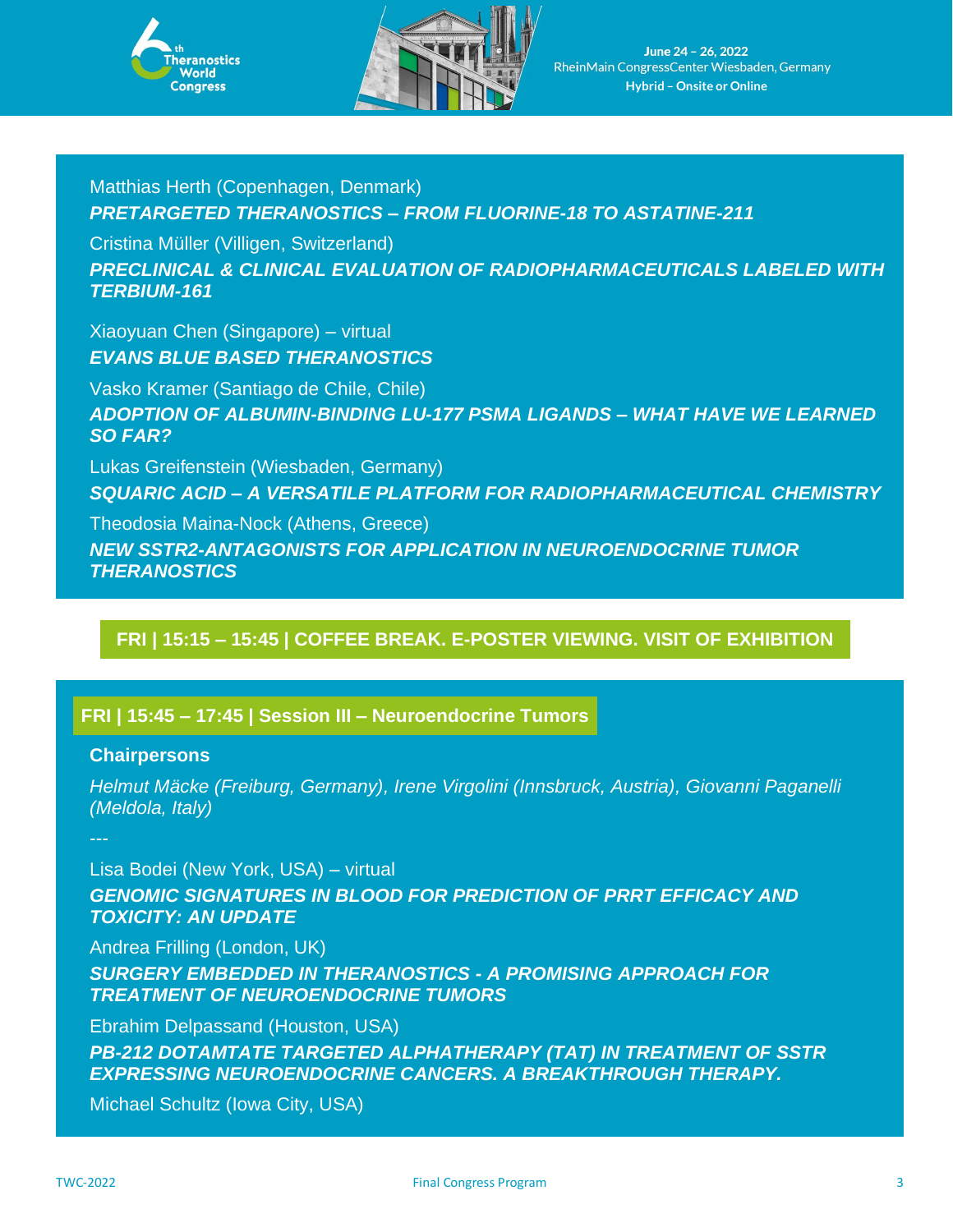



### *PB-203 IMAGE-GUIDED RECEPTOR TARGETED PB-212 ALPHA PARTICLE THERAPY FOR CANCER*

Michael Müther (Muenster, Germany) *LUCAFAB FOR TREATMENT OF GLIOBLASTOMA*

René Leyva Montaña (Havana, Cuba) *NIMOTUZUMAB, A THERANOSTIC MONOCLONAL ANTIBODY FOR RADIONUCLIDE IMAGING AND THERAPY*

## **FRI | 19:00 – 24:00 | FESTIVE EVENING\* INCLUDING AWARD CEREMONY**

#### *Award Ceremony*

- → Saul Hertz Young Investigator Award (presented by Barbara Hertz)
- → Maurits Geerlings Next Generation Award (presented by Oliver Buck)
- → Thomas O'Dorisio Young Investigator Award in NETs (presented by Michael. K. Schultz)

*\*Must be booked additionally.*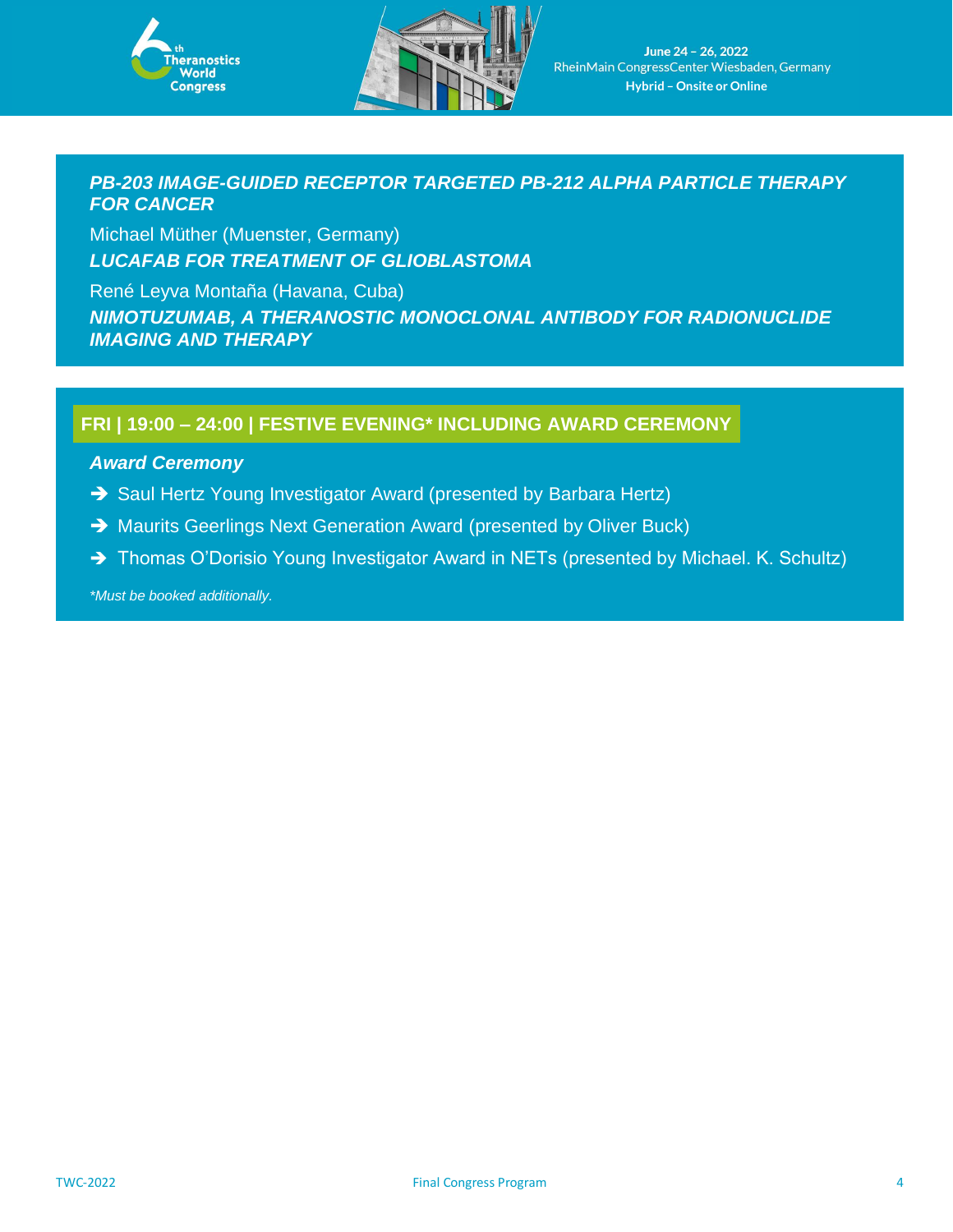



# **SATURDAY, JUNE 25, 2022**

| SAT   07:30 - 13:55   Presentations by Industry |                                                                                                                                                          |
|-------------------------------------------------|----------------------------------------------------------------------------------------------------------------------------------------------------------|
| <b>Timing</b>                                   | <b>Partner</b>                                                                                                                                           |
| $07:30 - 07:55$                                 | <b>RPO Clinical</b>                                                                                                                                      |
|                                                 | Chair: Rikki N. Waterhouse (Shelbyville, USA)<br>Coda for a world beyond cancer. For Good<br>Dr. Hugo M. L. Jansen (Ghent, Belgium)<br>$\blacksquare$    |
| $08:00 - 08:25$                                 | <b>ABX-CRO advanced pharmaceutical services</b>                                                                                                          |
|                                                 | Molecular Radiotherapy - how does it work?<br>Dr. Andreas Kluge, General Manager, ABX-CRO advanced pharmaceutical services<br>π<br>GmbH, Dresden/Germany |
| $08:30 - 08:55$                                 | <b>Hermes Medical Solutions</b>                                                                                                                          |
|                                                 | Efficient Quantification of Total Tumor Volume as Predictor of Therapy Outcome in PSMA.<br>An Example of PSMA-Targeted Alpha Therapy in mCRPC Patients.  |
|                                                 | PD Dr. Harun Ilhan, LMU Munich and Die Radiologie, Munich<br>$\blacksquare$<br>Dr. Markus Diemling, Hermes Medical Solutions, Stockholm<br>π             |
| $09:00 - 09:55$                                 | <b>3B Pharmaceuticals GmbH</b>                                                                                                                           |
|                                                 |                                                                                                                                                          |
|                                                 | 3BP's innovation alliances - Tailoring compounds to the needs of theranostic<br>radiopharmaceuticals                                                     |
|                                                 | Chairs: Prof. Wolfgang Weber, TUM and John Carney, iTheranostics                                                                                         |
|                                                 | Welcome address                                                                                                                                          |
|                                                 | Dr. Ulrich Reineke, 3BP<br>$\blacksquare$                                                                                                                |
|                                                 | 3BP - innovation for radiopharmaceuticals                                                                                                                |
|                                                 | Dr. Christiane Smerling, 3BP<br>π,                                                                                                                       |
|                                                 | Capitalizing on tumour hypoxia: Debio0228, a new radioligand targeting Carbonic Anhydrase<br>$9$ (CAIX)                                                  |
|                                                 | Dr. Antoine Attinger, Debiopharm International<br>Ξ                                                                                                      |
|                                                 | <sup>177</sup> Lu-FAP-2286 in patients with advanced or metastatic solid tumors: Initial data from a<br>phase 1/2 clinical trial (LuMIERE)               |
|                                                 | Dr. Lindsey Rolfe, Clovis Oncology<br>π                                                                                                                  |
|                                                 | <b>Closing Remarks</b>                                                                                                                                   |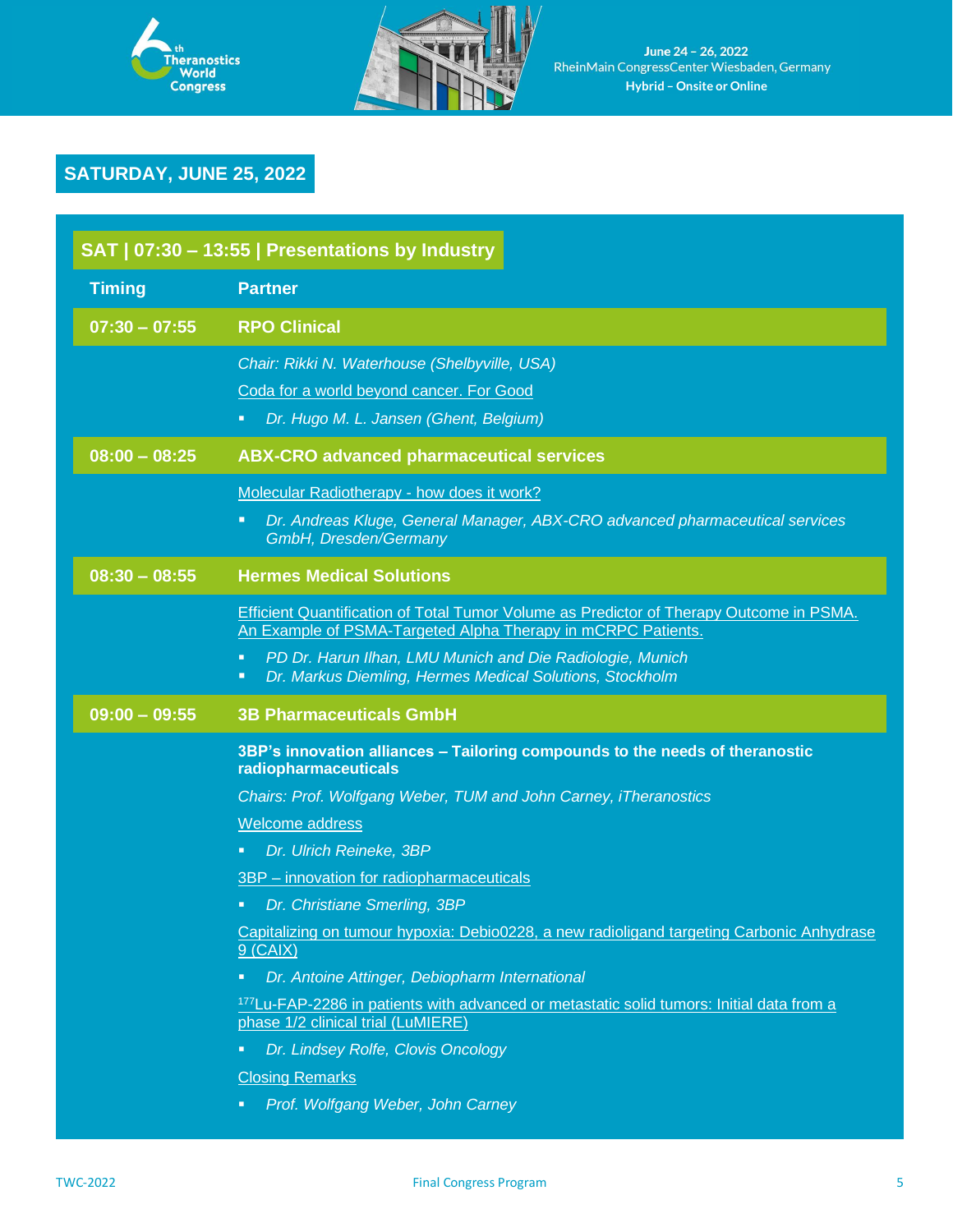



June 24 - 26, 2022 RheinMain CongressCenter Wiesbaden, Germany **Hybrid – Onsite or Online**

| $10:00 - 11:25$ | <b>MONROL NUCLEAR PRODUCTS CO.</b>                                                                                                                                                                                                                                                   |
|-----------------|--------------------------------------------------------------------------------------------------------------------------------------------------------------------------------------------------------------------------------------------------------------------------------------|
|                 | The Current and Future of Lutetium-177 Therapy                                                                                                                                                                                                                                       |
|                 | Moderator:                                                                                                                                                                                                                                                                           |
|                 | Ken Herrmann MD MSc, Professor, Department of Nuclear Medicine Essen University<br>Ξ                                                                                                                                                                                                 |
|                 | <b>Speakers</b>                                                                                                                                                                                                                                                                      |
|                 | Jeremie Calais MD MSc, Associate Professor, Department of Molecular and Medical<br>E.<br>Pharmacology Director, UCLA Theranostics Program (virtual)<br>Samer Ezziddin MD Msc, Professor and Director, Department of Nuclear Medicine<br>$\blacksquare$<br><b>Saarland University</b> |
|                 | Closing Remarks - The World's Lutetium-177 Supplier: Monrol Nuclear Products Co.                                                                                                                                                                                                     |
| $11:30 - 12:55$ | <b>ITM Isotope Technologies Munich SE</b>                                                                                                                                                                                                                                            |
|                 | ITM Lunch Symposium: Actinium-225 Targeted Radionuclide Therapy - Current<br><b>Perspective and Future Outlooks</b>                                                                                                                                                                  |
|                 | An Evaluation of Current and Prospective 225Ac Production Methods                                                                                                                                                                                                                    |
|                 | Neil Quigley, Global Product Manager, ITM Isotope Technologies Munich SE, Garching,<br>o,<br>Germany                                                                                                                                                                                 |
|                 | <sup>225</sup> Ac-PSMA for the Treatment of Prostate Cancer - Preclinical Experience                                                                                                                                                                                                 |
|                 | Prof. Dr. Katharina Lückerath, Clinic for Nuclear Medicine, University Hospital Essen,<br>٠<br>Germany                                                                                                                                                                               |
|                 | Current Clinical Experience for <sup>225</sup> Ac-PSMA in mCRPC                                                                                                                                                                                                                      |
|                 | Prof. Dr. med. Matthias Eiber, Klinik und Poliklinik für Nuklearmedizin, Klinikum rechts<br>$\blacksquare$<br>der Isar (the University Hospital of the Technical University of Munich), Germany                                                                                      |
| $13:00 - 13:55$ | <b>Eckert &amp; Ziegler Strahlen- und Medizintechnik AG</b>                                                                                                                                                                                                                          |
|                 | From Brachytherapy to Theranostics and beyond                                                                                                                                                                                                                                        |
|                 | Dr. Harald Hasselmann, Member of the Executive Board, Eckert & Ziegler Strahlen- und<br>π<br>Medizintechnik AG                                                                                                                                                                       |
|                 | CXCR4 – paving the way to powerful theranostics in hamatooncological and other indications                                                                                                                                                                                           |
|                 | Dr. Hakim Bouterfa, Managing Director, PentixaPharm GmbH<br>о                                                                                                                                                                                                                        |

# **SAT | 14:00 – 15:30 | Session IV – Instrumentation, Medical Physics and more**

# **Chairperson**

*Thomas Beyer (Vienna, Austria), Vikas Prasad (Ulm, Germany), Elcin Zan (New York, USA)*

---

Lorenzo Nardo (Davis, USA)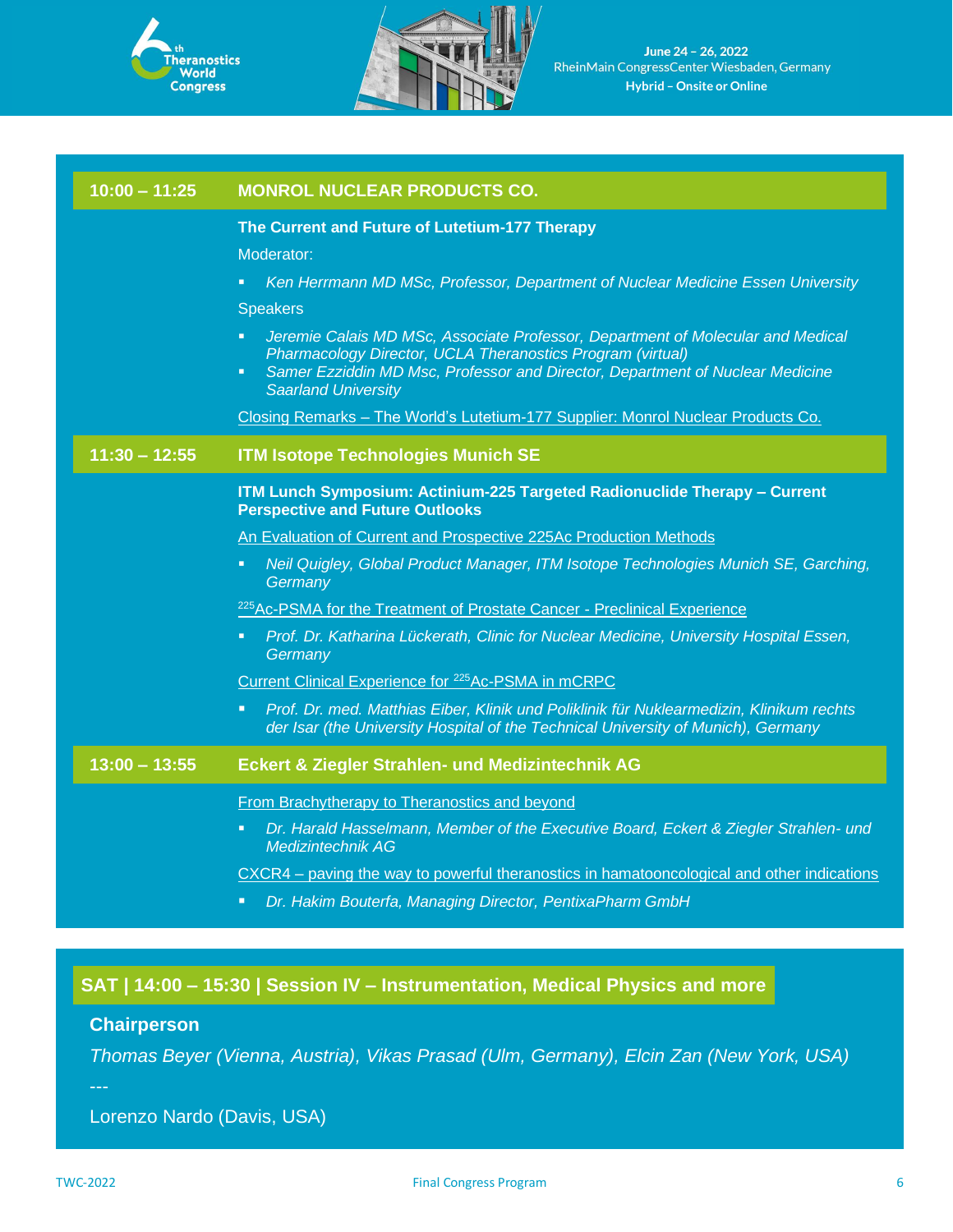



### *CLINICAL EXPERIENCE WITH THE EXPLORER TOTAL-BODY PET/CT AFTER MORE THAN 2,000 STUDIES*

Ronald Borra (Groningen, The Netherlands) – virtual *FIRST EXPERIENCE WITH LONG AXIAL FIELD OF VIEW PET AT THE UNIVERSITY MEDICAL CENTER GRONINGEN, THE NETHERLANDS*

John Prior (Lausanne, Switzerland) *THE 10-PS TIME-OF-FLIGHT PET CHALLENGE: CLINICAL MOTIVATION*

Simone Dalm (Rotterdam, The Netherlands) *ONGOING (PRE)CLINICAL DEVELOPMENTS IN NUCLEAR MEDICINE: NOVEL STRATEGIES EXPLORED FOR OPTIMIZING RADIONUCLIDE THERANOSTICS*

J. Harvey Turner (Fremantle, Australia) *PRECISION THERANOSTICS: THE PATIENT, MOLECULE AND DOSE*

## **15:30-16:30 | COFFEE BREAK. E-POSTER VIEWING.**

### **SAT | 16:30 – 18:00 | Session V – Dosimetry, Response Evaluation, Artificial Intelligence**

#### **Chairpersons**

*John Babich (Boston, USA), Oyvind Bruland (Oslo, Norway), Johannes Notni (Essen, Germany)*

Richard Wahl (St. Louis, USA) *"TO DO OR NOT TO DO". PRACTICAL CONSIDERATIONS CONCERNING PATIENT-SPECIFIC DOSIMETRY*

Wolfgang Weber (Munich, Germany) – virtual *EVALUATION OF THERAPY RESPONSE – OLD AND NEW CONCEPTS*

Jeremie Calais (Los Angeles, USA) – virtual *NEW PSMA PET CRITERIA FOR PATIENT SELECTION AND THERAPY RESPONSE ASSESSMENT TO LUPSMA THERAPY*

Kuangyu Shi (Bern, Switzerland)

*ARTIFICIAL INTELLIGENCE AND COMPUTATIONAL MODELLING FOR PERSONALIZED TREATMENT PLANNING OF RADIONUCLIDE THERAPY*

Thomas Beyer (Vienna, Austria) *THE HUMAN CONNECTOME* **–** *INTERORGAN IMAGING WITH TB-PET*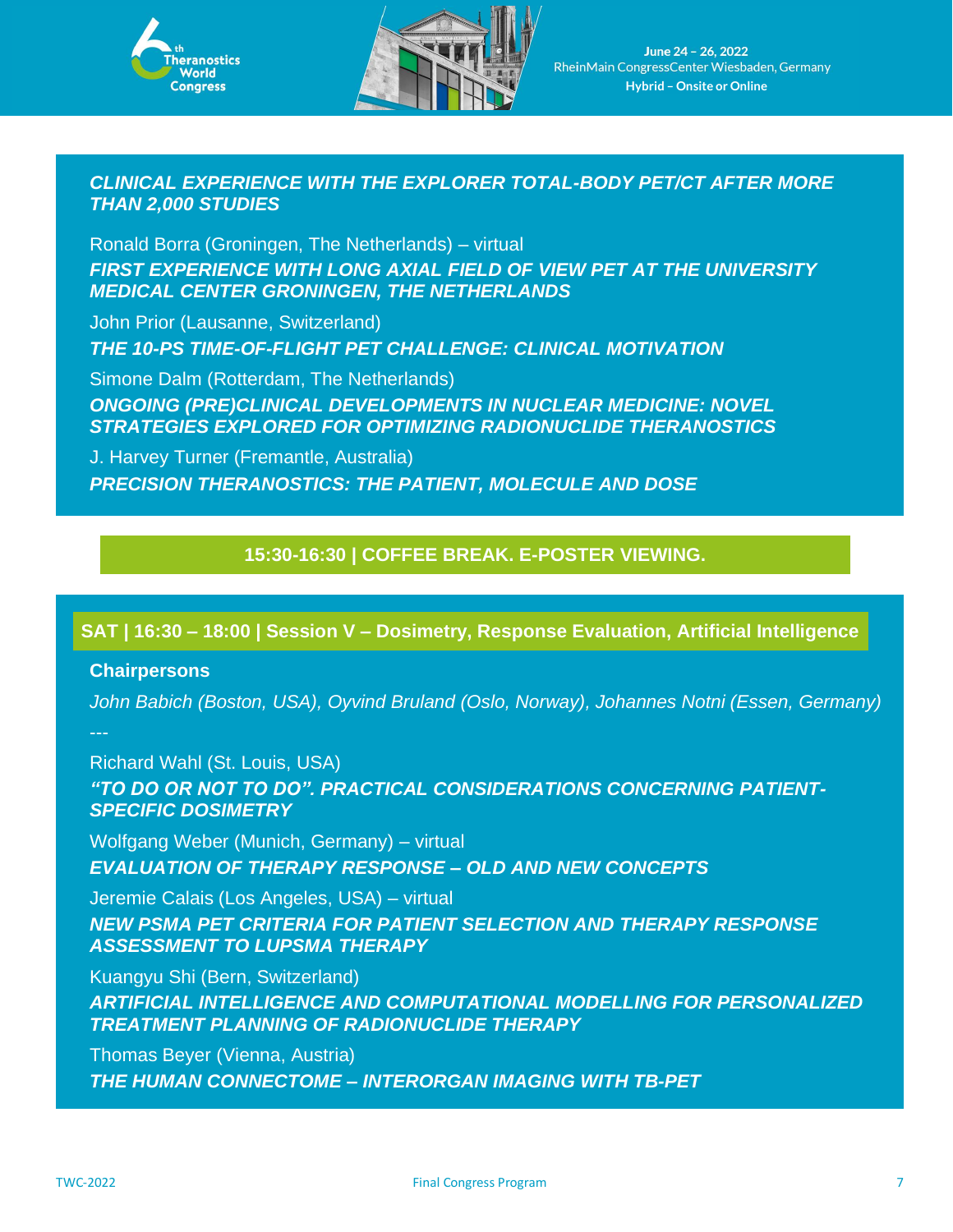



### **SUNDAY, JUNE 26, 2022**

**SUN | 08:00 – 10:00 | Session VI – Prostate Cancer**

#### **Chairpersons**

*Richard P. Baum (Wiesbaden, Germany), Elcin Zan (New York, USA), Juan P. Olivia (Havanna, Cuba)*

---

Oliver Sartor (New Orleans, USA) **PIVOTAL PHASE III TRIALS WITH PSMA TARGETED THERAPY: DESIGN** *CONSIDERATIONS AND DATA ANALYSES*

Matthias Eiber (Munich, Germany) *CURRENT STATUS OF PSMA-PET IMAGING*

Andrei Iagaru (Stanford, USA)

*A DECADE OF GRPR PET IMAGING* **–** *WHERE ARE WE AND WHERE ARE WE GOING?*

Mike Sathegke (Pretoria, South Africa) *RADIOTHERANOSTICS WITH <sup>225</sup>AC-PSMA*

Bernd Krause (Rostock, Germany) *PSMA VS. BOMBESIN*

Chandrasekhar Bal (New Delhi, India) *ACTINIUM-225* **–** *THE DRIVING FORCE OF THERANOSTICS*

Asta Juzeniene (Oslo, Norway) *DUAL ALPHA TECHNOLOGY*

Michael Bachmann (Dresden, Germany) *RADIOIMMUNOTHERANOSTICS*

# **SUN | 10:00 – 10:30 | COFFEE BREAK. E-POSTER VIEWING**

### **SUN | 10:30 – 12:30 | Session VII – Tumor Microenvironment, Novel Targets**

#### **Chairperson**

*Hakim Bouterfa (Würzburg, Germany), Michael C. Kreissl (Magdeburg, Germany), Baljinder Singh (Chandigarh, India)*

---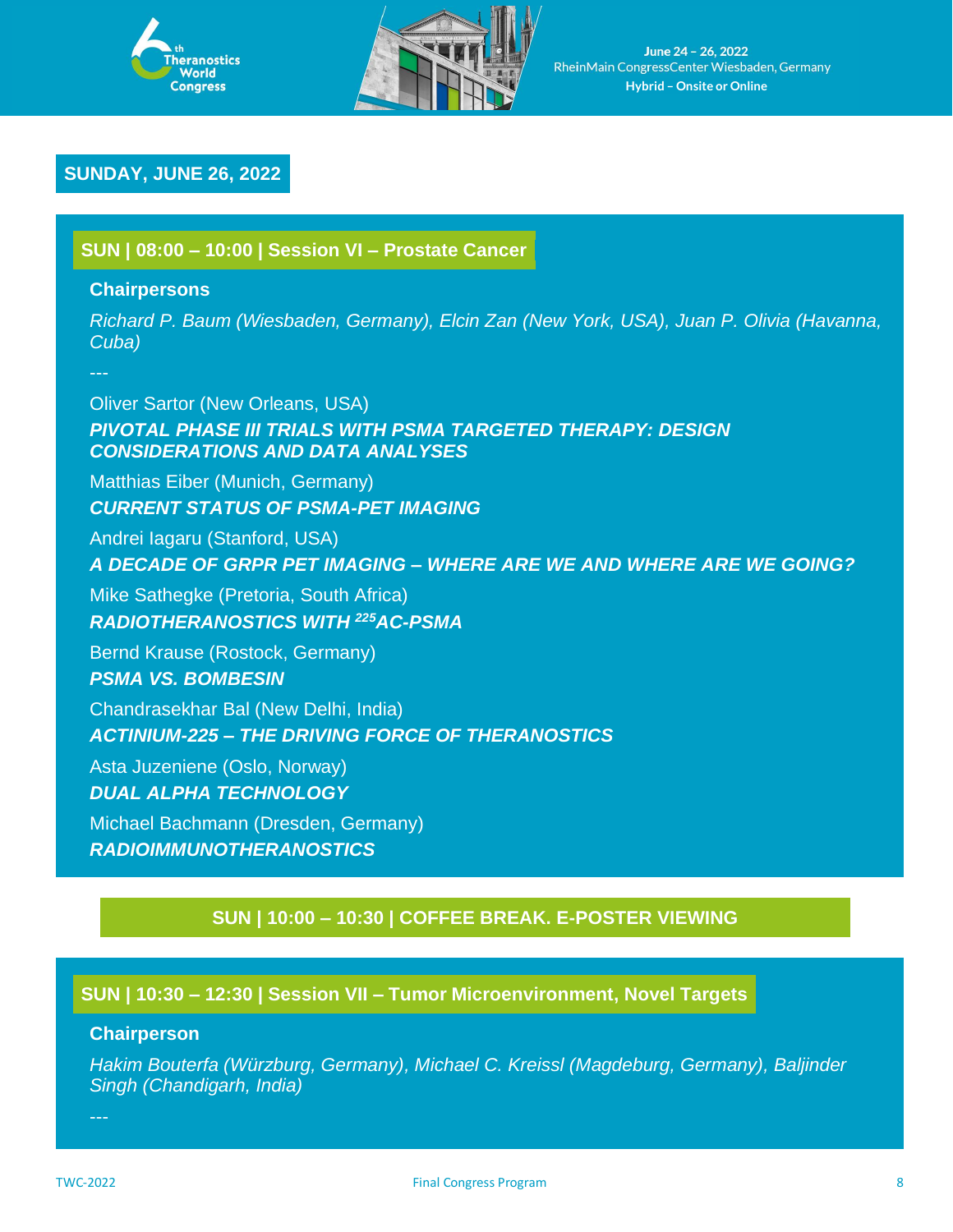



June 24 - 26, 2022 RheinMain CongressCenter Wiesbaden, Germany **Hybrid – Onsite or Online**

Andrew Scott (Melbourne, Australia) - virtual *ON THE HISTORY/BEGINNINGS OF FAP*

Pieter van der Veken (Antwerp, Belgium) *FAP INHIBITORS AND SUBSTRATES*

Martin Pomper (Baltimore, USA) – virtual *FAP RADIOTHERANOSTICS FOR CANCER*

Frederik Giesel (Duesseldorf, Germany) *FAP-LIGANDS: IMPACT IN ONCOLOGICAL AND NON-ONCOLOGICAL DISEASES*

Frank Rösch (Mainz, Germany)

*THERANOSTIC FAP INHIBITORS: FROM MONOMERS FOR DIAGNOSIS TO DIMERS FOR THERAPY?*

Jingjing Zhang (Singapore)

*PEPTIDE-TARGETED RADIOLIGAND THERAPY (PTRT) USING CANCER-ASSOCIATED FIBROBLASTS AS TARGET IN SOLID TUMORS: FIRST CLINICAL EXPERIENCE WITH LU-177, AC-225 AND Y-90 LABELED PEPTIDES* **–** *INCLUDING TANDEM THERAPIES* **–** *AGAINST THE FIBROBLAST ACTIVATING PROTEIN*

### **SUN | 12:30 – 13.45 | LUNCH BREAK. VISIT OF EXHIBITION. E-POSTER VIEWING**

**SUN | 13:45 – 15:45 | Session VIII – Novel Indications/Concepts, Genetics, Radiovaccination, Radioprotectors**

#### **Chairpersons**

*Andrea Frilling (London, UK), Thomas Langbein (Munich, Germany), Susanne Kossatz (Munich, Germany)*

Patricia Grabowski (Berlin, Germany) – virtual *GENOMICS AND CANCER*

Marianne Pavel (Erlangen, Germany) *NEUROENDOCRINE NEOPLASMS* **–** *NOVEL THERAPIES AND COMBINATIONS*

Ralph Wirtz (Cologne, Germany) *RADIOVAXX – HOW TO USE THE IMMUNOGENIC EFFECT OF RADIOLIGAND THERAPIES IN LUMINAL VERSUS BASAL TUMORS ACROSS ENTITIES*

Andreas Buck (Würzburg, Germany) – virtual *CXCR4 – A VERSATILE TARGET FOR THERANOSTICS OF HEMATOLOGICAL MALIGNANCIES AND SOLID TUMORS*